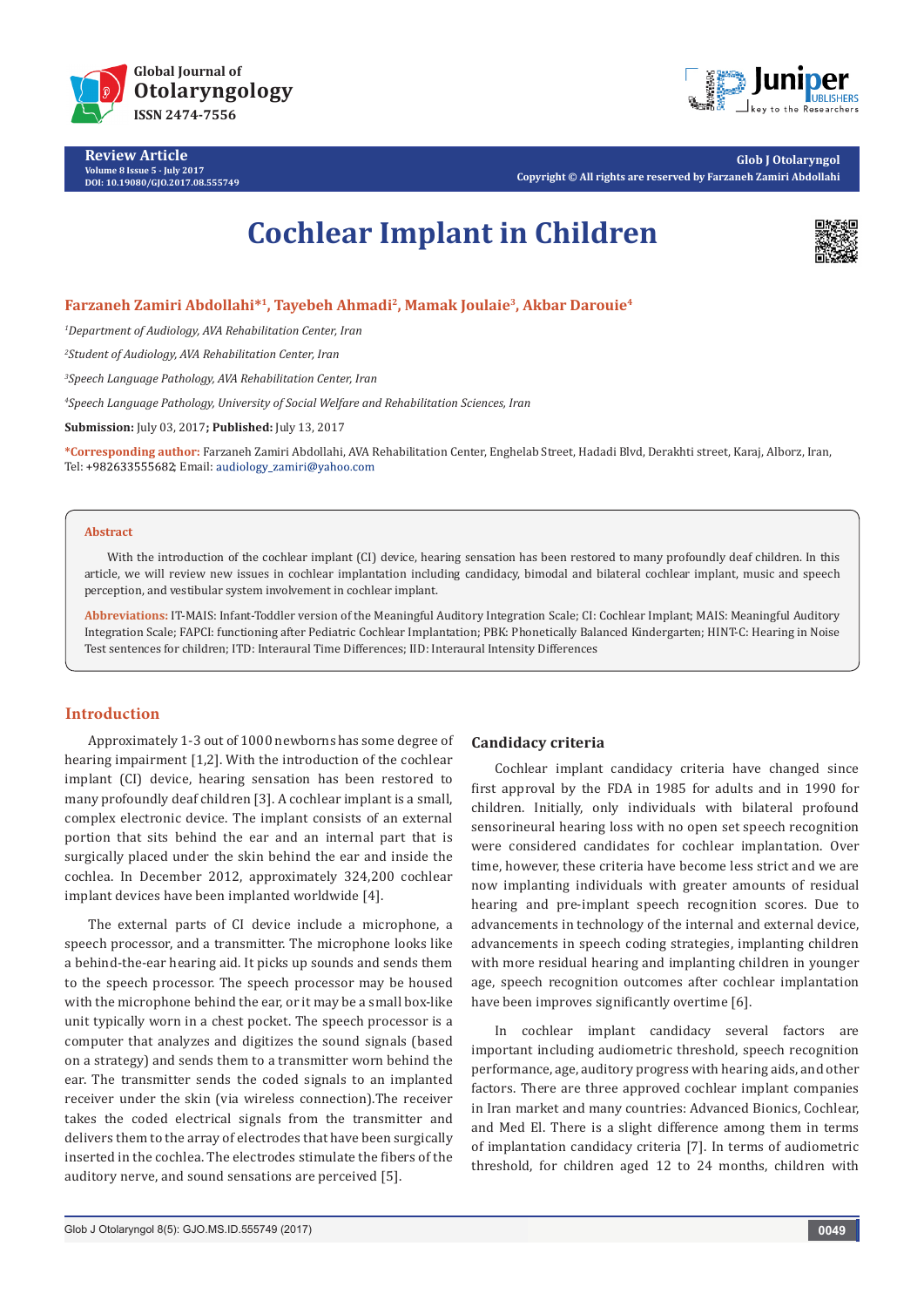bilateral profound sensorineural hearing loss with limited benefit from binaural amplification (trial period of 3 to 6 months with full time device usage and intervention) are candidates of CI [8,9]. It is important to note that this indication does not mean that children with less severe hearing loss do not benefit from cochlear implants. During the hearing aid trial, children should have at least month-to-month auditory progress and speech and language developmental progress. If it is not happening for a child even with full-time use of amplification and appropriate intervention, then a cochlear implant should be considered [7].

Auditory skills are generally assessed by using parental history and validated questionnaires designed to search for auditory-based reaction and response to speech and sounds in a child's environment. One of the most frequently administered questionnaires used for children from birth to 3 years is the Infant-Toddler version of the Meaningful Auditory Integration Scale (IT-MAIS). All three cochlear implant manufacturers reference the MAIS and/or IT-MAIS for use in determining auditory progress with amplification [7,10-12]. There are also a number of other parental questionnaires that can be used to assess infants and toddlers' responses to auditory stimuli, including LittlEars auditory questionnaire, Functioning after Pediatric Cochlear Implantation (FAPCI) questionnaire, Functional Auditory Performance Indicators and the Early Listening Function questionnaire [12]. Of course, implant candidacy cannot be based only on the results of auditory questionnaires. Speech and language evaluations by speech/language pathologists are critical, as well. In addition, regular therapy (auditory training) should be considered a part of the hearing aid trial for all children being seen for implant evaluations [7,13].

Children between 2-17 years old with bilateral severe-toprofound sensorineural hearing loss are candidates for CI. Again, if a child has less severe sensorineural hearing loss and shows no auditory progress with full-time use of well-fitted hearing aids and appropriate intervention, referral for a cochlear implant evaluation is appropriate [7]. As is the case with infants and toddlers, assessment of auditory skills for preschool-aged children cannot always be well predicted by the audiogram. Behavioral assessment of auditory skills, including speech recognition skills, is necessary. Due to a number of potential factors, speech recognition testing may not be possible; therefore, there are also a number of validated auditory questionnaires for preschool children. Some of the more popular questionnaires include the MAIS, PEACH (Parents' Evaluation of Aural/Oral Performance in Children), and the FAPCI [7,14].

The determination of cochlear implant candidacy for older children is generally based upon either mono- or multi-syllabic word recognition. The speech recognition materials that are specifically used include the Multisyllabic Lexical Neighborhood test and the Lexical Neighborhood Test, the Phonetically Balanced

Kindergarten (PBK) word recognition test, and Hearing in Noise Test sentences for children (HINT-C) [15,16].

The device selected for an individual patient depends on several factors including the center at which the patient is followed and the preference of the surgeon and recipient. Some centers offer cochlear implant candidates a choice of devices from all three major manufacturers whereas other centers may offer only one or two different cochlear implant systems. Typically, device selection is made by the patient in consultation with the surgeon. With current cochlear implant technology, cochlear implant outcomes are similar across devices from all three manufacturers [17].

No significant differences in performance are evident for children implanted before age 5 compared to children implanted after age 5 on closed-set tests of speech perception ability. All children demonstrated an improvement in performance compared to the pre-operative condition. Open-set word recognition performance is significantly better for children implanted before age 5 compared to children implanted after age 5 at the 36-month test interval and the 48-month test interval [18]. Children who receive a cochlear implant before the age of 5 show greater benefit in their speech production skills than children who are older, at least after a minimum of 2 years of using CI [19].

#### **Speech perception in noise**

CI users report problems in understanding speech in noise and working on this problem is an important step toward improving CI users' performance in noisy listening conditions. Even with the latest technology, the speech recognition of CI listeners is more susceptible to background noise than that of normal-hearing listeners, especially when the interfering sound is competing speech or temporally modulated noise [3,20]. Regardless of the type of noise (e.g., steady-state or modulated), CI users' speech recognition in noise is negatively affected by the loss of spectro-temporal fine structure caused by the limited number of electrodes and spectral channels in the speech processing strategy. Fewer numbers of channels degrade the spectral resolution, and speech recognition becomes difficult in noise [3].

Severely-to-profoundly hearing impaired adults may benefit from combined fitting of implants and conventional hearing aids in opposite ears [21]. A cochlear implant in one ear and a hearing aid in the other ear can provide binaural advantage [22]. Furthermore, results of the Cueing the Listener test suggest that listeners with two cochlear implants are better able to quickly identify where a sound is coming from in comparison to a listener with only one implant. This could be due to a greater ability to take advantage of localization. The results of the Cognitive Load test suggest that listeners with two cochlear implants are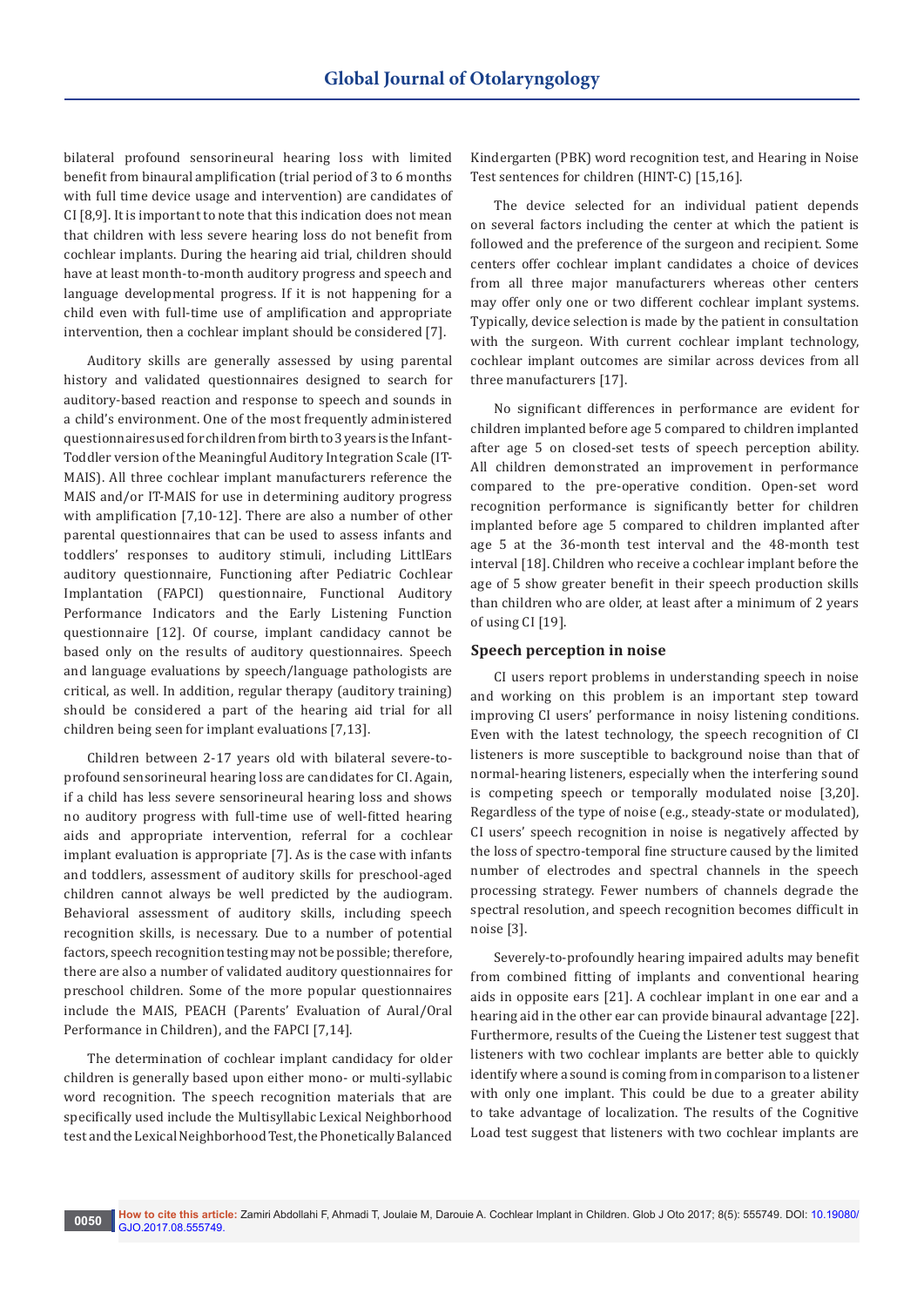presumably better at processing speech while attending to other simultaneous tasks, perhaps because they are able to segregate the signal from the background noise [23,24].

#### **Music perception**

Implant users claim that music is the second most important acoustic stimulus in their lives right after speech stimuli, and most implant users find that music does not sound good on their device. One of the fundamental elements of music is pitch. A complex tone is a set of simultaneously occurring acoustic sine waves usually having a harmonic relationship with each other. The frequency of complex tones is perceived as pitch by the human ear. Pitch perception is happening by two mechanisms: place of excitation in cochlea and temporal pattern of neural activity. The processors take the acoustic input via a microphone, divide the input into a set of frequency channels, extract the temporal envelope of the acoustic wave in each channel, and deliver that temporal envelope into the cochlea with a fixed-rate sequence of biphasic electrical pulses.

The fine timing also known as the "fine-structure" of the sound waves is largely lost in the process. Typically, cochlear implant users can only hear repetition rates up to about 300 Hz. Thus, much of the fine-structure that could be used to encode pitch is absent [25]. The dynamic range in electric hearing is also highly limited. In normal hearing, the dynamic range is as much as 120 dB. In electric hearing, it can be as little as 10 or 20 dB, owing primarily to the high degree of neural synchrony created by electrical stimulation and the lack of spontaneous activity in the deaf cochlea. One aspect of music perception is rhythm. Coding of the temporal envelope in the implant will encode rhythm. This feature is quite good in CI partly because of the high degree of synchrony between the electrical impulse and the nerve firing [25].

## **Acoustic-electrical (bimodal) combination**

Combined electrical and acoustical speech processing gain improved word understanding as compared with their preoperative hearing with bilateral hearing aids and a group of individuals receiving a standard cochlear implant [26,27]. The improvement of speech in noise and melody recognition is considered to happen because of the ability to distinguish fine pitch differences as the result of preserved residual lowfrequency acoustic hearing. Preservation of low-frequency acoustic hearing is important for improving speech in noise and music appreciation for the hearing impaired subjects [27].

A simulation experiment in normal-hearing subjects demonstrated a clear advantage for preserving low-frequency residual acoustic hearing for speech recognition in a background of other talkers, but not in steady noise [28-30]. Studies provide strong preliminary support for retaining residual low-frequency acoustic hearing in cochlear implant patients. The results are

consistent with the idea that better perception of voice pitch, which can aid in separating voices in a background of other talkers, was responsible for this advantage [30].

#### **Bilateral cochlear implant**

The ability of a listener to communicate and navigate successfully in everyday environments depends on his/her sensitivity to binaural information. The two primary binaural cues that make it possible to localize sound sources, and detect and/or understand speech in noise in typical listening situations are intensity differences in the signals reaching the two ears (interaural intensity differences=IID) and differences in time of arrival of signals in the two ears (interaural time differences=ITD). Patients who are not able to process these binaural cues have difficulties localizing sound sources, detecting and understanding speech in noisy situations [31].

The results of speech audiometry showed that children reached a higher word discrimination scores in quiet with both CI compared to one CI. There was a significant improvement in speech discrimination abilities in noise with the bilateral condition compared to the unilateral condition. Bilateral CI has positive effects on the children's communicative behavior. In addition to these data, the subjective evaluation of the children themselves and their parents indicated a positive effect of binaural hearing with two CIs [23,31]. Important benefits are available from bilateral implantation, both for localizing sounds (in quiet) and for listening in noise when sources of the signal and noise are spatially separated. Studies show that effects of interaural timing cues are weaker than those from interaural level cues and rely on the availability of low-rate information below a few hundred Hz [32].

#### **Cochlear implant and Vestibular involvement**

Despite the great effect of CIs on hearing, it may have some adverse effects on the vestibular system. In fact vestibular function might be impaired in some cases following CI. This may be due to damage to the vestibular receptors during traumatic insertion of the electrode into the cochlea. The saccule appears to be the most commonly affected organ [33]. Vestibular dysfunction may affect patients' ability to form an accurate environmental percept and may affect balance. It seems that cochlear implant surgery did not have any significant effect on vestibular function at least in children younger than 5 years old and it may be concluded that round window CI surgery might not have any disturbing impact on vestibular function in children. However, further studies should be performed to confirm the results [34]. There are many reports show that cochlear implant can make potential damage to vestibular system [35-37].

#### **References**

1. [Bess FH, Paradise JL \(1994\) Universal screening for infant hearing](https://www.ncbi.nlm.nih.gov/pubmed/7848392)  [impairment: not simple, not risk-free, not necessarily beneficial, and](https://www.ncbi.nlm.nih.gov/pubmed/7848392)  [not presently justified. Pediatrics 93\(2\): 330-334.](https://www.ncbi.nlm.nih.gov/pubmed/7848392)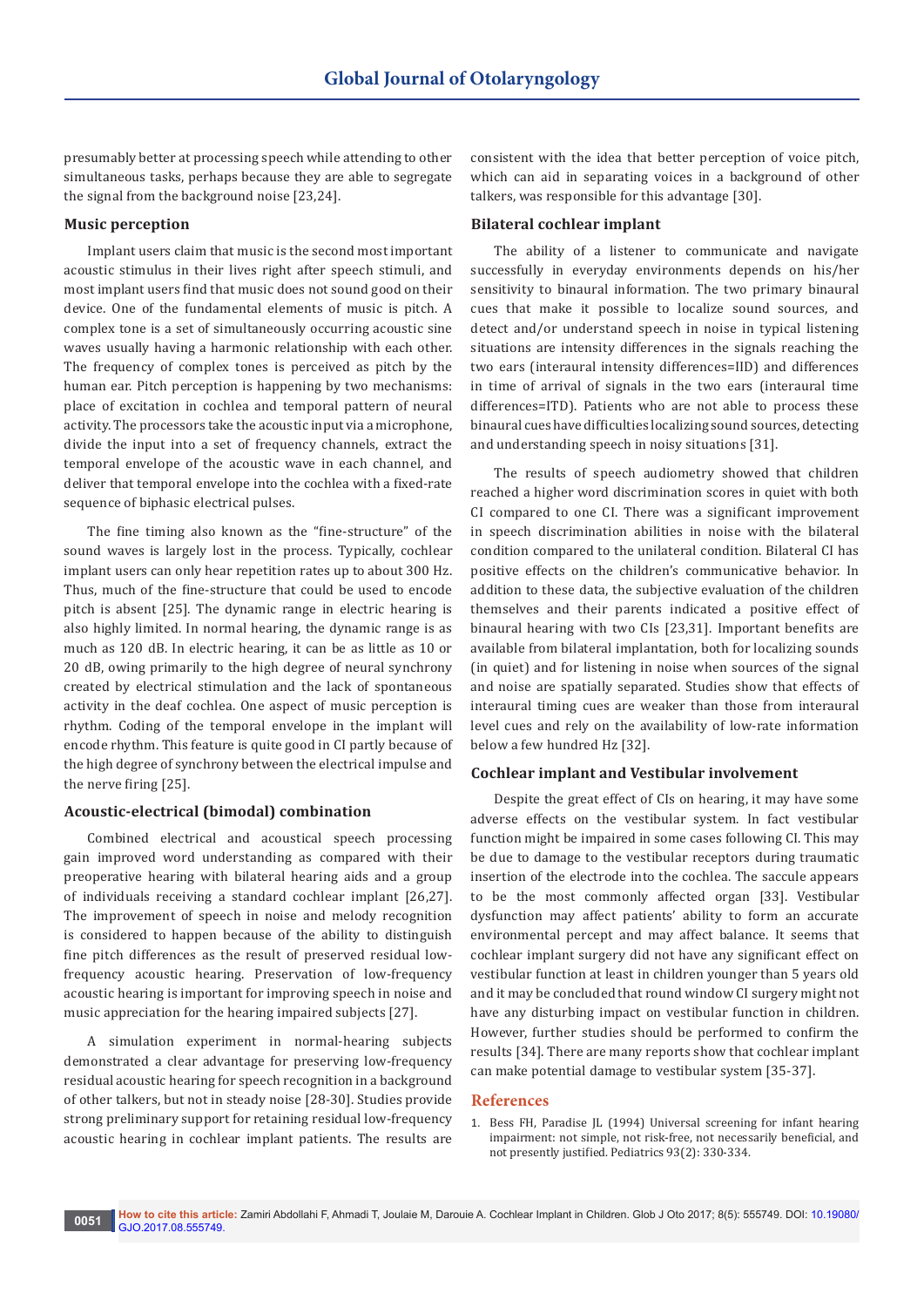- 2. [Tye-Murray N \(2014\) Foundations of aural rehabilitation: Children,](http://www.cengage.com/c/foundations-of-aural-rehabilitation-children-adults-and-their-family-members-4e-tye-murray)  [adults, and their family members: Nelson Education.](http://www.cengage.com/c/foundations-of-aural-rehabilitation-children-adults-and-their-family-members-4e-tye-murray)
- 3. [Fu QJ, Nogaki G \(2005\) Noise susceptibility of cochlear implant users:](https://www.ncbi.nlm.nih.gov/pmc/articles/PMC2504636/)  [the role of spectral resolution and smearing. JARO-Journal of the](https://www.ncbi.nlm.nih.gov/pmc/articles/PMC2504636/)  [Association for Research in Otolaryngology 6\(1\): 19-27.](https://www.ncbi.nlm.nih.gov/pmc/articles/PMC2504636/)
- 4. [\(2017\) NICD, Cochlear Implant.](https://www.nidcd.nih.gov/health/cochlear-implants)
- 5. Zwolan T [\(2015\) Cochlear Implants. Audiology Information Series](http://www.asha.org/public/hearing/Cochlear-Implant/)  [\(ASHA\).](http://www.asha.org/public/hearing/Cochlear-Implant/)
- 6. René G [\(2011\) Who is a cochlear implant candidate? 64\(6\): 18-22.](http://journals.lww.com/thehearingjournal/Fulltext/2011/06000/Who_is_a_cochlear_implant_candidate_.7.aspx)
- 7. [\(2017\) Cochlear. Cochlear Implant Candidacy Information.](http://www.cochlear.com/wps/wcm/connect/us/for-professionals/products/cochlear-implants/candidacy)
- 8. [Kim LS, Jeong SW, Lee YM, Kim JS \(2010\) Cochlear implantation in](https://www.audiology.org/publications-resources/document-library/cochlear-implants-children)  [children. Auris Nasus Larynx 37\(1\): 6-17.](https://www.audiology.org/publications-resources/document-library/cochlear-implants-children)
- 9. [Osberger MJ \(1997\) Cochlear implantation in children under the age of](https://www.ncbi.nlm.nih.gov/pubmed/9334757)  [two years: candidacy considerations. Otolaryngology-Head and Neck](https://www.ncbi.nlm.nih.gov/pubmed/9334757)  [Surgery 117\(3\): 145-149.](https://www.ncbi.nlm.nih.gov/pubmed/9334757)
- 10. [Gifford RH \(2013\) Cochlear implant patient assessment: evaluation of](https://www.researchgate.net/publication/256489240_Cochlear_Implant_Patient_Assessment_Evaluation_of_Candidacy_Performance_and_Outcomes)  [candidacy, performance, and outcomes: Plural Publishing.](https://www.researchgate.net/publication/256489240_Cochlear_Implant_Patient_Assessment_Evaluation_of_Candidacy_Performance_and_Outcomes)
- 11. [McConkey R, Renshaw J, Bury S \(1991\) Meaningful Auditory Integration](https://www.researchgate.net/publication/21087205_Meaningful_Auditory_Integration_Scale_Evaluating_meaningful_auditory_integration_in_profoundly_deaf_children)  [Scale. Evaluating meaningful auditory integration in profoundly deaf](https://www.researchgate.net/publication/21087205_Meaningful_Auditory_Integration_Scale_Evaluating_meaningful_auditory_integration_in_profoundly_deaf_children)  [children. Am J Otol 12: S144-150.](https://www.researchgate.net/publication/21087205_Meaningful_Auditory_Integration_Scale_Evaluating_meaningful_auditory_integration_in_profoundly_deaf_children)
- 12. [Ruckenstein MJ \(2012\) Cochlear implants and other implantable](https://www.pluralpublishing.com/publication_ciihd.htm)  [hearing devices: Plural Publishing.](https://www.pluralpublishing.com/publication_ciihd.htm)
- 13. [Waltzman SB, Shapiro WH \(1999\) Cochlear implants in children.](https://www.ncbi.nlm.nih.gov/pmc/articles/PMC4172230/)  [Trends in amplification 4\(4\): 143-162.](https://www.ncbi.nlm.nih.gov/pmc/articles/PMC4172230/)
- 14. [Galvin KL, Noble W \(2013\) Adaptation of the speech, spatial, and](https://www.ncbi.nlm.nih.gov/pubmed/23394704)  [qualities of hearing scale for use with children, parents, and teachers.](https://www.ncbi.nlm.nih.gov/pubmed/23394704)  [Cochlear implants international 14\(3\): 135-141.](https://www.ncbi.nlm.nih.gov/pubmed/23394704)
- 15. [Krull V, Choi S, Kirk KI, Prusick L, French B \(2013\) Lexical effects on](https://www.ncbi.nlm.nih.gov/pubmed/19701087)  [spoken word recognition in children with normal hearing. Ear and](https://www.ncbi.nlm.nih.gov/pubmed/19701087)  [hearing 31\(1\):102.](https://www.ncbi.nlm.nih.gov/pubmed/19701087)
- 16. [Whalen H, Sweeney MH \(2012\) Cochlear Implants and Children with](http://www.audiologyonline.com/articles/cochlear-implants-and-children-with-11344)  [Additional Special Needs. Audiology online.](http://www.audiologyonline.com/articles/cochlear-implants-and-children-with-11344)
- 17. [ASHA \(2017\) Cochlear Implants: Working Group on Cochlear Implants.](http://www.asha.org/policy/TR2004-00041/)  [Technical Report.](http://www.asha.org/policy/TR2004-00041/)
- 18. [Fryauf-Bertschy H, Tyler RS, Kelsay DM, Gantz BJ, Woodworth GG](https://www.ncbi.nlm.nih.gov/pubmed/9113869)  [\(1997\) Cochlear implant use by prelingually deafened children: the](https://www.ncbi.nlm.nih.gov/pubmed/9113869)  [influences of age at implant and length of device use. Journal of Speech,](https://www.ncbi.nlm.nih.gov/pubmed/9113869)  [Language, and Hearing Research 40\(1\): 183-199.](https://www.ncbi.nlm.nih.gov/pubmed/9113869)
- 19. [Tye-Murray N, Spencer L, Woodworth GG \(1995\) Acquisition of speech](https://www.ncbi.nlm.nih.gov/pubmed/7596098)  [by children who have prolonged cochlear implant experience. Journal](https://www.ncbi.nlm.nih.gov/pubmed/7596098)  [of Speech, Language, and Hearing Research 38\(2\): 327-337.](https://www.ncbi.nlm.nih.gov/pubmed/7596098)
- 20. [Särkämö T, Altenmüller E, Rodríguez-Fornells A, Peretz I \(2010\) Music,](https://www.ncbi.nlm.nih.gov/pubmed/27014034)  [brain, and rehabilitation: emerging therapeutic applications and](https://www.ncbi.nlm.nih.gov/pubmed/27014034)  [potential neural mechanisms. Frontiers in human neuroscience 10.](https://www.ncbi.nlm.nih.gov/pubmed/27014034)
- 21. [Armstrong M, Pegg P, James C, Blamey P \(1997\) Speech perception in](https://www.ncbi.nlm.nih.gov/pubmed/9391635)  [noise with implant and hearing aid. The American journal of otology](https://www.ncbi.nlm.nih.gov/pubmed/9391635)  [18\(6 Suppl\): S140-141.](https://www.ncbi.nlm.nih.gov/pubmed/9391635)
- 22. [Tyler RS, Parkinson AJ, Wilson BS, Witt S, Preece JP, et al. \(2001\) Patients](https://www.ncbi.nlm.nih.gov/pubmed/11951854)  [utilizing a hearing aid and a cochlear implant: Speech perception and](https://www.ncbi.nlm.nih.gov/pubmed/11951854)  [localization. Ear and hearing 23\(2\): 98-105.](https://www.ncbi.nlm.nih.gov/pubmed/11951854)
- 23. [Dunn CC, Noble W, Tyler RS, Kordus M, Gantz BJ, et al. \(2010\) Bilateral](https://www.ncbi.nlm.nih.gov/pubmed/19858720)  [and unilateral cochlear implant users compared on speech perception](https://www.ncbi.nlm.nih.gov/pubmed/19858720)  [in noise. Ear and hearing 31\(2\): 296.](https://www.ncbi.nlm.nih.gov/pubmed/19858720)
- 24. [Dunn CC, Tyler RS, Witt S, Ji H, Gantz BJ \(2012\) Sequential bilateral](https://www.ncbi.nlm.nih.gov/pubmed/22846635)  [cochlear implantation: Speech perception and localization pre-and](https://www.ncbi.nlm.nih.gov/pubmed/22846635)  [post-second cochlear implantation. American journal of audiology](https://www.ncbi.nlm.nih.gov/pubmed/22846635)  [21\(2\): 181-189.](https://www.ncbi.nlm.nih.gov/pubmed/22846635)
- 25. [Drennan WR, Rubinstein JT \(2008\) Music perception in cochlear](https://www.ncbi.nlm.nih.gov/pubmed/22846635)  [implant users and its relationship with psychophysical capabilities.](https://www.ncbi.nlm.nih.gov/pubmed/22846635)  [Journal of rehabilitation research and development 45\(5\): 779.](https://www.ncbi.nlm.nih.gov/pubmed/22846635)
- 26. [Gantz BJ, Hansen MR, Turner CW, Oleson JJ, Reiss LA, et al. \(2009\)](https://www.ncbi.nlm.nih.gov/pubmed/19390173)  [Hybrid 10 clinical trial. Audiology and Neurotology 14\(Suppl. 1\): 32-](https://www.ncbi.nlm.nih.gov/pubmed/19390173) [38.](https://www.ncbi.nlm.nih.gov/pubmed/19390173)
- 27. [Gantz BJ, Turner C, Gfeller KE, Lowder MW \(2005\) Preservation of](https://www.ncbi.nlm.nih.gov/pubmed/15867642)  [hearing in cochlear implant surgery: advantages of combined electrical](https://www.ncbi.nlm.nih.gov/pubmed/15867642)  [and acoustical speech processing. Laryngoscope 115\(5\): 796-802.](https://www.ncbi.nlm.nih.gov/pubmed/15867642)
- 28. [Gifford RH, Dorman MF \(2012\) The psychophysics of low-frequency](https://www.ncbi.nlm.nih.gov/pubmed/24244874)  [acoustic hearing in electric and acoustic stimulation \(EAS\) and bimodal](https://www.ncbi.nlm.nih.gov/pubmed/24244874)  [patients. Journal of hearing science 2\(2\): 33.](https://www.ncbi.nlm.nih.gov/pubmed/24244874)
- 29. [Kong YY, Stickney GS, Zeng FG \(2005\) Speech and melody recognition](https://www.ncbi.nlm.nih.gov/pubmed/15807023)  [in binaurally combined acoustic and electric hearing. The Journal of](https://www.ncbi.nlm.nih.gov/pubmed/15807023)  [the Acoustical Society of America 117\(3\): 1351-1361.](https://www.ncbi.nlm.nih.gov/pubmed/15807023)
- 30. [Turner CW, Gantz BJ, Vidal C, Behrens A, Henry BA \(2004\) Speech](https://www.ncbi.nlm.nih.gov/pubmed/15101651)  [recognition in noise for cochlear implant listeners: benefits of residual](https://www.ncbi.nlm.nih.gov/pubmed/15101651)  [acoustic hearing. The Journal of the Acoustical Society of America](https://www.ncbi.nlm.nih.gov/pubmed/15101651)  [115\(4\): 1729-1735.](https://www.ncbi.nlm.nih.gov/pubmed/15101651)
- 31. [Kühn-Inacker H, Shehata-Dieler W, Müller J, Helms J \(2004\) Bilateral](https://www.ncbi.nlm.nih.gov/pubmed/15364496)  [cochlear implants: a way to optimize auditory perception abilities in](https://www.ncbi.nlm.nih.gov/pubmed/15364496)  [deaf children? International Journal of Pediatric Otorhinolaryngology](https://www.ncbi.nlm.nih.gov/pubmed/15364496)  [68\(10\): 1257-1266.](https://www.ncbi.nlm.nih.gov/pubmed/15364496)
- 32. [van Hoesel RJ, Tyler RS \(2003\) Speech perception, localization, and](https://www.ncbi.nlm.nih.gov/pubmed/12656396)  [lateralization with bilateral cochlear implants. The Journal of the](https://www.ncbi.nlm.nih.gov/pubmed/12656396)  [Acoustical Society of America 113\(3\): 1617-1630.](https://www.ncbi.nlm.nih.gov/pubmed/12656396)
- 33. [Murofushi T, Kaga K \(2009\) Vestibular evoked myogenic potential: its](http://www.springer.com/in/book/9784431859079)  [basics and clinical applications: Springer Science & Business Media.](http://www.springer.com/in/book/9784431859079)
- 34. [Ajalloueyan M SM, Sadeghi M, Zamiri Abdollahi F \(2017\) The effects of](https://www.ncbi.nlm.nih.gov/pubmed/28166997)  [cochlear implantation on vestibular function in 1-4 years old children.](https://www.ncbi.nlm.nih.gov/pubmed/28166997)  [International Journal of Pediatric Otorhinolaryngology 94: 100-103.](https://www.ncbi.nlm.nih.gov/pubmed/28166997)
- 35. [Ito J \(1998\) Influence of the multichannel cochlear implant on](https://www.ncbi.nlm.nih.gov/pubmed/9627263)  [vestibular function. Otolaryngology-Head and Neck Surgery 118\(6\):](https://www.ncbi.nlm.nih.gov/pubmed/9627263)  [900-902.](https://www.ncbi.nlm.nih.gov/pubmed/9627263)
- 36. [Jacot E, Van Den Abbeele T, Debre HR, Wiener-Vacher SR \(2009\)](https://www.ncbi.nlm.nih.gov/pubmed/19101044)  [Vestibular impairments pre-and post-cochlear implant in children.](https://www.ncbi.nlm.nih.gov/pubmed/19101044)  [International journal of pediatric otorhinolaryngology 73\(2\): 209-217.](https://www.ncbi.nlm.nih.gov/pubmed/19101044)
- 37. [Vibert RH, M Kompis, Vischer D \(2001\) Vestibular function in patients](https://www.ncbi.nlm.nih.gov/pubmed/11677737)  [with cochlear implantation. Acta Oto-Laryngologica 121\(545\): 29-34.](https://www.ncbi.nlm.nih.gov/pubmed/11677737)